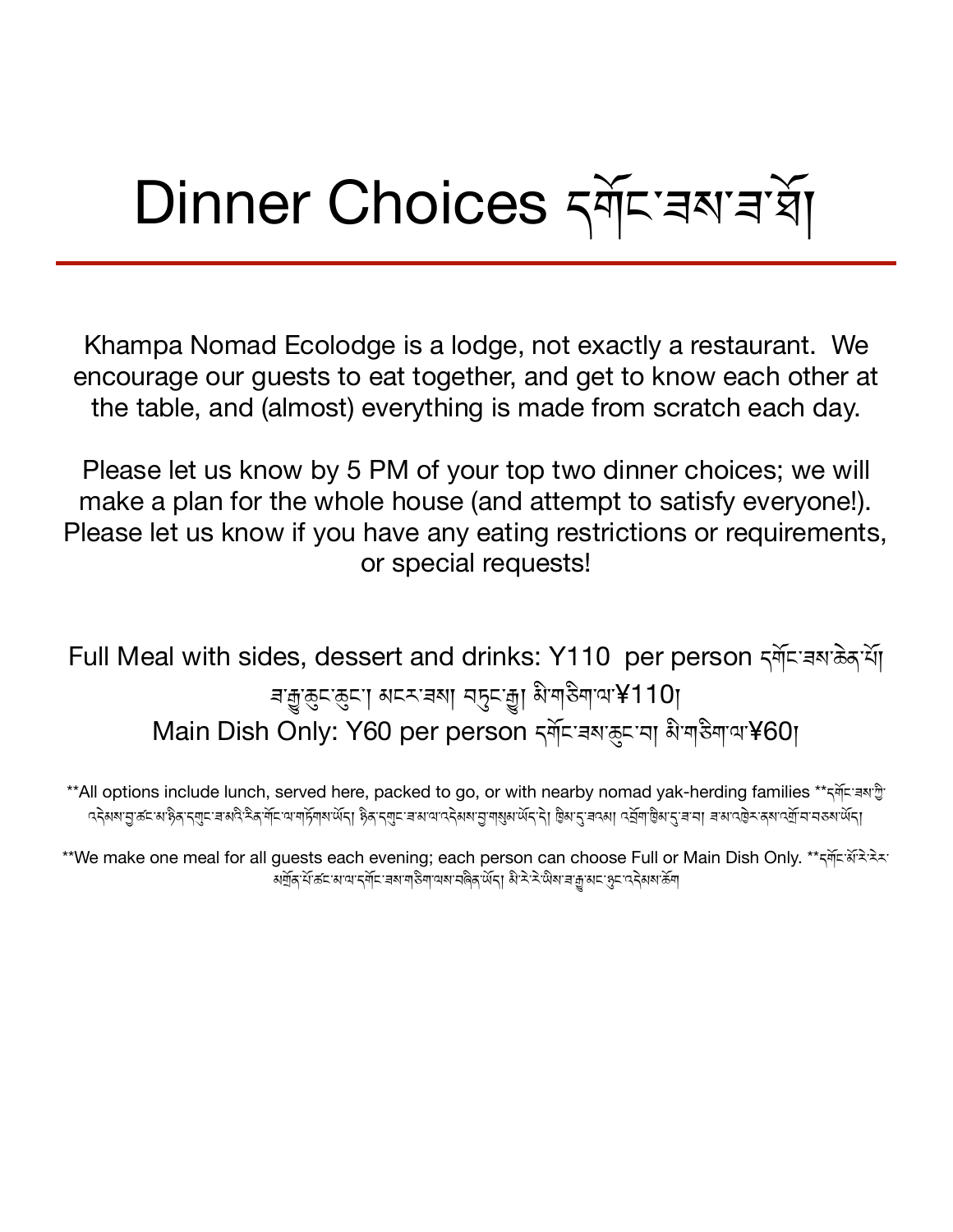|                                                     | <b>MAIN DISH</b><br><b>Choose one</b><br>ন্নমন্মৰ্জী<br><b>ग</b> ठैगा ददेवावा र्रेगावा गावा                                                                                                                                                                                                                               | <b>FULL MEAL ** always includes</b><br>your choice of beer or house<br>wine** दर्गेदखबरके थें।<br>**ಹ⊏ॱॺऀॱॸॺॱॺऀॱॺऻऀऄॺॱॺऻॺॱक़ॖॺॱॸॸॱॺऀॱॸॱॺ॔ॸॱॺऻऀॴॱ<br>ददेवबर्दना**                                                                                                                                    |
|-----------------------------------------------------|---------------------------------------------------------------------------------------------------------------------------------------------------------------------------------------------------------------------------------------------------------------------------------------------------------------------------|-----------------------------------------------------------------------------------------------------------------------------------------------------------------------------------------------------------------------------------------------------------------------------------------------------|
| TIBETAN ASTEN<br>1 - 2 main dishes for<br>the house | Tukpa: homemade noodle<br>soup with our own local<br>whole wheat. The main<br>Tibetan dinner option in<br>Kham.য়্ৰ্মামা নকৰাৰ্শ্ৰমাণ্ট্ৰীৰ্মানী<br><i>ম্</i> ণ্যিৰমাণার্সূম্য অশামৰ্ষমায়্নামান্ত্রিমহামা<br><i>द्</i> षाददेवबायदेर्भाक्षणामेबायबायलेकार्थेदा<br><b>Momos:</b> 5 kinds of momos                          | Choose three of the<br>following to go with your<br>main dish: बलपार्डॅंसें दर सक्ष्य दुवा<br><u>नदे बच्चु क्रुम क्रुम बा</u> रीश उर्दुशय <u>ज</u> ूराबा बोर्टा ।<br><b>Local Nomad Fondue</b><br>(yak cheese) and bread<br>क्रॅर'दे'द्दर्भेद' <br>Green salad with local<br>wild plants (seasonal) |
|                                                     | including yak meat, yak<br>cheese, greens, potato and<br>butter, and sweet tsampa<br>with Guilin brown sugar.<br>र्मेगार्मेग र्मेगार्मेगागो नेगबाबे प5 माष्ट है।<br>र्वेगमा रूरस र्ढेनया र्लगार्मेगान असा में<br>र्वे[                                                                                                    | নমন্ত্ৰী পুত্মা<br><b>Tomato Salad with</b><br>$\bullet$<br>homemade yak<br>mozzarella and either<br>basil or parsley<br>(depending on<br>season)รุมयें्द्रभूवा क्रैशश<br>ৰমানুষাট্টাৰ্ক্টন'ৰা'ক্লম'ৰ্মা<br>Yak meat soup<br>٩<br>$\bullet$                                                         |
|                                                     | <b>Fresh Yak Ribs: in garlic</b><br>and ginger broth, served<br>with boiled potatoes. A<br>classic Tibetan meal with<br>no vegetables! बेंगगै हैयआ है<br>ॺॶॣऄॸॱॸड़ऄॕॗॺऻॳॳॖख़ॱॸॸॸॱड़ॱॺॺॱऄ॔ॸऻ<br>ৰ্জনাৰ্দিনা নহৰা ট্ৰমান্সমূহ ইন'ব্ৰম'ৰ্অঁন  ৰ্ক্ৰন'<br><i>ॺ</i> ॱऄॸॱॺ॑ <sup>ऄ</sup> ॹॖॆॺॱॻऀॸऀॱऄऀॱय़॔ॸॱॾॺॱ॓॔॔ॺॱॺऀॺॱ<br>ৰ্কা | ए।<br>Gyoma (wild yams) with<br>sweet yogurt and honey<br>ৰ্শ্ৰমা ৰ্জমঘনা শ্ৰুঘষ্টা<br>Wild mushrooms<br>(summer and early fall) q<br>अॅर्केनर्था (न्युराषानमञ्जूला)                                                                                                                                |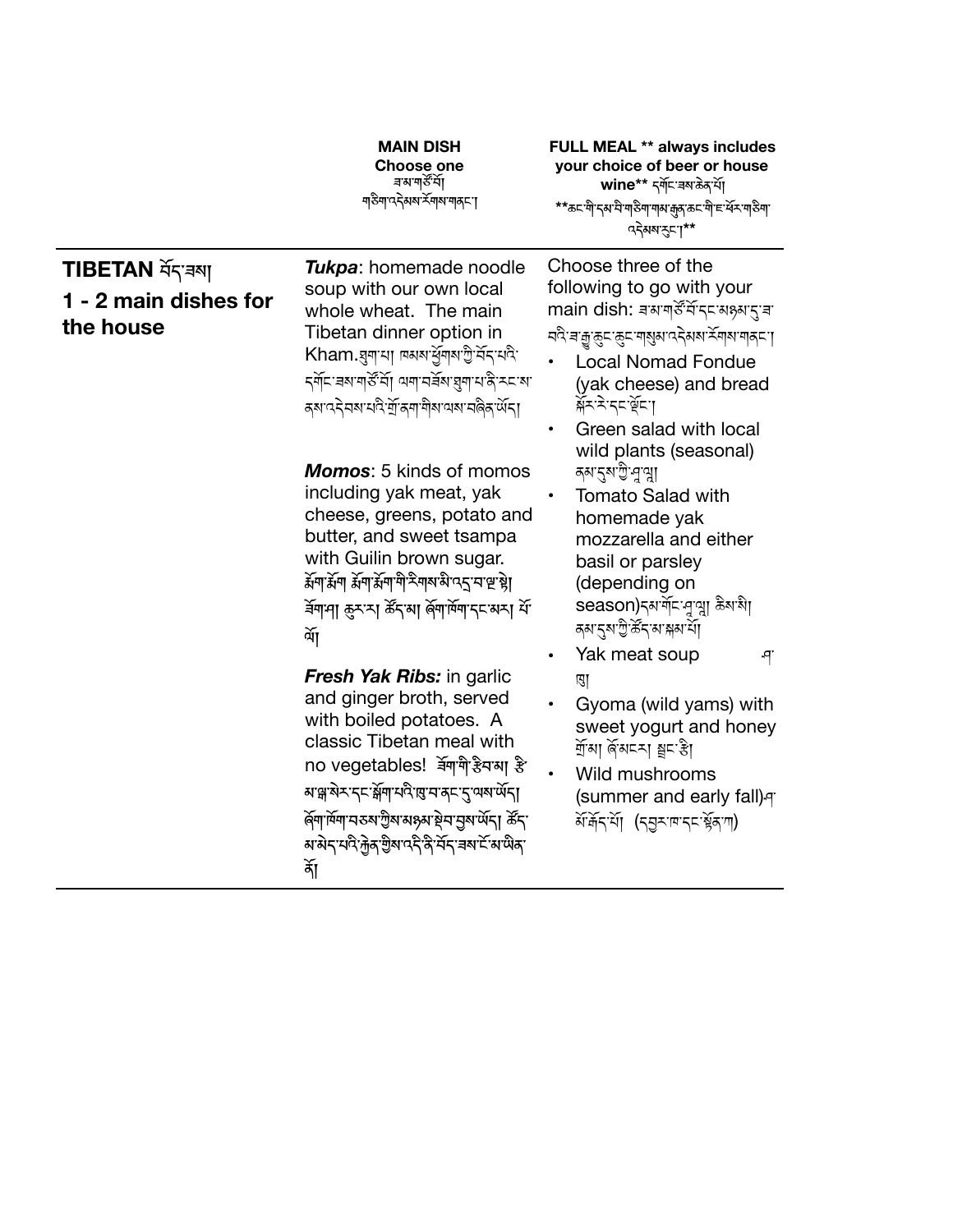|                                                                                                         | <b>MAIN DISH</b><br><b>Choose one</b><br>ৰমন্বৰ্ষণ<br><u> </u> नउैमाददेसबार्ट्सबाबानदा                                                                                                                                                                                                                                                                                                                                                                           | <b>FULL MEAL ** always includes</b><br>your choice of beer or house<br>wine** दर्गेदखबरबेंदाॅं।<br>**ಹ⊏ॱॺऀॱॸॺॱय़ॆॱॺऻऄॺऻॱॺऻज़ॺॱक़ॖॺॱॸऄॱॸॷॎड़ॴ<br><b>पदेसबारु</b> मा**                                                                  |
|---------------------------------------------------------------------------------------------------------|------------------------------------------------------------------------------------------------------------------------------------------------------------------------------------------------------------------------------------------------------------------------------------------------------------------------------------------------------------------------------------------------------------------------------------------------------------------|---------------------------------------------------------------------------------------------------------------------------------------------------------------------------------------------------------------------------------------|
| INDIAN ৢ্ৰশ্মৰকা<br>1 or both curries for<br>the house                                                  | Vegetable Curry: with<br>potatoes, peas, broccoli,<br>and eggplant र्डेंदअप्राप्यो बेंगॉमन<br>ह्या बुद्धाना बेलियायहरूलार्थेदाया के डा<br>Yak Curry: savory rich yak<br>curry with coconut milk. र्वेया<br>-নম্মুন্মী নাঁচুৰ্বিমবি বিমানমুন্মী ব্ৰীনাভৰা<br>Served with brown or white<br>rice, and fresh tomato and<br>onion, plus Indian pickles<br>and chutneys ব্রুষাদ্শমর্শিকা<br>बेरभा दबलार दर रहा। कै.बोर ब्रीझेर कु<br>য়ৢ৾ৼয়৸য়ৢৗৢয়ড়৻৸য়৸ড়৸ড়৸ড়৻৸ | <b>Both curries plus</b><br>ॻॣऄॎऀय़ऀऋऀॻॺॻॎऀ8ॺॱॸॸॱग़<br>• Dahl Soup <sub>ই</sub> 'মা<br>• Raita (cucumber and<br>ৰ্জ<br>yogurt salad)<br>ॸॸॱॐॸॱॺॱय़॒ॺॢऻ<br>• Homemade Coriander<br>Chutney दुखुदैःङ्कर है <br>• Sweet Chai Tea ≡ঝেনকাঁ |
| <b>YAK MEAT</b><br><b>SPECIALTIES</b><br><del>≦</del> শিদ্দী ৰম'মীৰ্শান্তন'ৰ্ক্তম'ণ্ড্ৰা                | Yak T-bone Steak: 100<br>grams. Served with<br>mashed potatoes and<br>green salad क्षेदु:येदे। 100षेदे:र्बेगा<br>-৭া ৰ্জিশাৰ্মিশ হন মান্ন বাণ্মুশাইম ট্ৰমান্নয়ন<br>ङ्गेन नुब <i>र्षे</i> न्।                                                                                                                                                                                                                                                                    | Yak T-bone Steak, 250<br>grams. Served with<br>mashed potatoes and<br>green salad. Followed by<br>dessert. 250ब्बेदेद्वयेदा र्लेगार्बेगा<br><i>द्</i> यासाद्दा-पुण्युःयाह्नेसालुबासहस्राञ्चसा<br>ৰ্অঁহা ৰাক্কাত্মসমনকাৰীস্থা          |
| We can make both<br>steak and burgers on<br>one night for a group.<br><b>Yak Roast stands</b><br>alone. | Yak Burger: our famous<br>burger, fresh chopped yak<br>meat and homemade<br>whole wheat bun. Veggie<br>burger with spouted grains<br>also available.ৰ্ষশ্ৰদ্ধৰ্শিয় মা<br>क्ष्वे रुवाये ये भनपानवारुका बेनामा में वना<br>ণীর্শ্লনী<br>-q'बेद'हबायें यें पद पेंदा                                                                                                                                                                                                 | Includes:<br>Roasted potatoes and<br>herbs<br>Fresh green salad<br>Pie or cookies<br><i>ৰ</i> া্ক্ৰুন্ক্ৰুন্মে <br>ৰ্জিশাৰ্শিশ দৃ ভিত্তি কৰি সময় যি<br>-নুত্মুৰ্শূৰ <sup>্</sup> শ[<br>ধন্দৰাৰ্শ্লিষ্ট্ৰস্থিত                        |
|                                                                                                         | Yak Roast: with grilled<br>vegetables ৰ্ষশশয়ম্বা ৰ্ক্ষনম্বাশ<br>য়মময়য়মন্ত্ৰসমূহ আৰু                                                                                                                                                                                                                                                                                                                                                                          | Includes बाक्कुरारुदाया<br>Tibetan Potato Gratin<br>(with local yak cheeses)<br>ৰ্জিশাৰ্শিদ্দক্ষিষায়ী<br>Green Salad बुल्नुर्धेन थें।<br>Pie ধন্ম                                                                                    |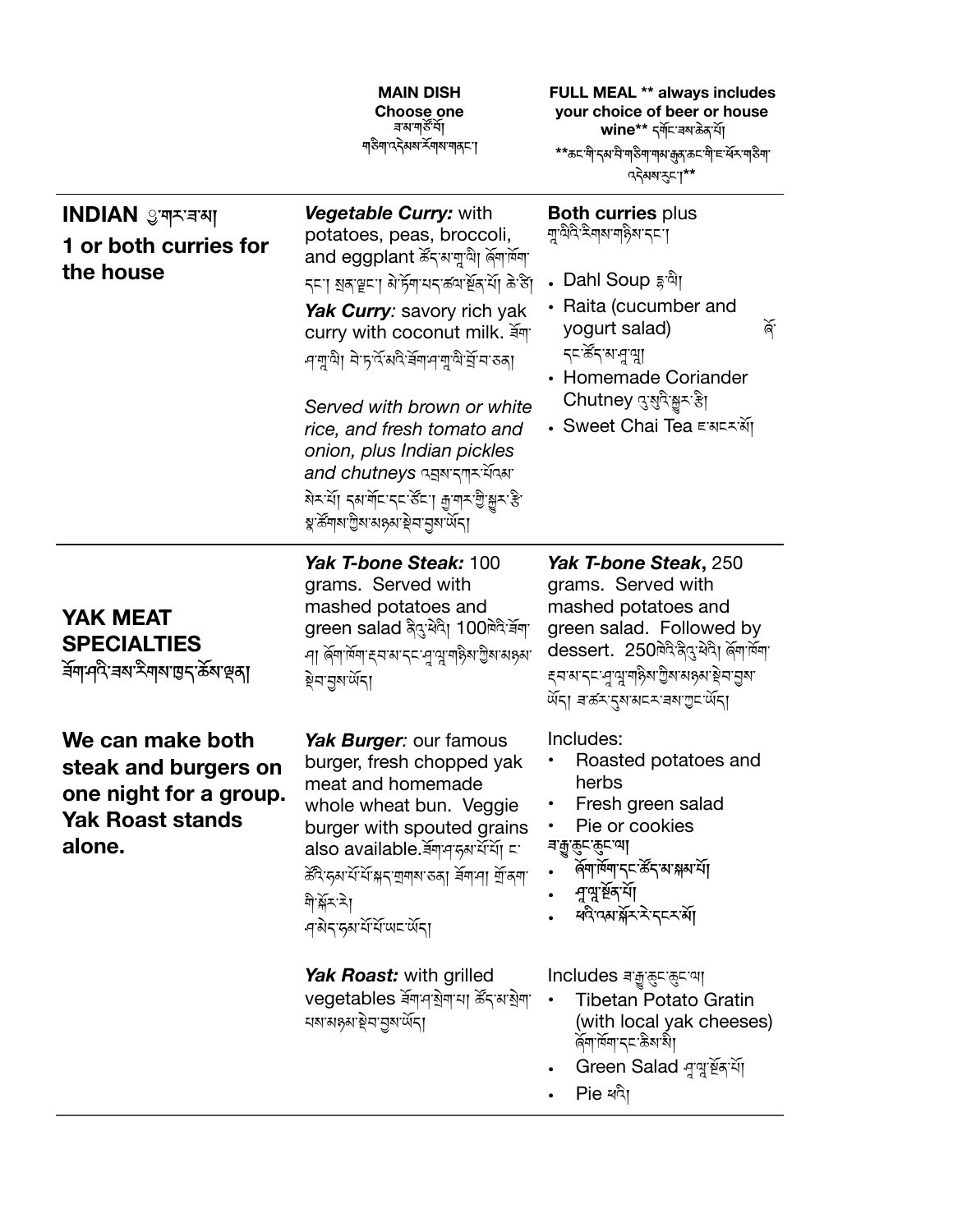|                                                                  | <b>MAIN DISH</b><br><b>Choose one</b><br>ন্নমন্মৰ্কী<br><u> ग</u> ङेग पदेअव र्रेगव्य गठ्या                                                                                                                                                                                                                                                                | <b>FULL MEAL ** always includes</b><br>your choice of beer or house<br>wine** दर्गेदाज्ञाकेकार्ये।<br>**ಹ⊏`गे'दअ`घे'गडेग'गअक्कु'क्र्दागे'हार्थेर'गडेग'<br>ददेवब रुप**                            |
|------------------------------------------------------------------|-----------------------------------------------------------------------------------------------------------------------------------------------------------------------------------------------------------------------------------------------------------------------------------------------------------------------------------------------------------|--------------------------------------------------------------------------------------------------------------------------------------------------------------------------------------------------|
| <b>SOUPS</b> प्रुप्पा<br>1 main dish only for<br>the whole house | <b>Irish Yak Stew:</b> the classic<br>Irish dish, made with yak<br>meat, potatoes, fresh<br>thyme, and Guinness Beer.<br>Served on a bed of<br>mashed potatoes. अे×पोक्ष पात्<br>लेर पेन गुनाए देने बनान दा लेना में बार<br>बाङ्गबार्यबावयावलेकार्येदा बिनार्मिनाह्याबदि<br>ब्नेट दुग्दर्हेगार्थेदा अेट येक गुरु कट क्या र्ये पेश<br>মঙ্গস্থিন'নুম'ৰ্ਘঁনা | Includes:<br>Fresh green salad or<br>Tibetan tomato salad<br>Pie or cookies<br><i>ৰ</i> া্ক্ৰুন্ক্ৰুন্মে <br>• मुत्रुःर्श्वेदार्येदशर्मेदाणुः दशर्मेदामुत्रुा<br>• ধনীত্মসন্ত্ৰীসকলক মা          |
|                                                                  | <b>Southern Colorado Chili:</b><br>made with locally grown<br>pinto beans, yak meat<br>(optional), tomatoes,<br>peppers, and Southern<br>Colorado-grown chili<br>powder<br><sup>ঁ</sup> ৰ্মসাইনীৰ্উৰ্দ্ৰশ্ৰমাণ্ট্ৰীক্ষযা ৰাশকৰা<br>ददैदेखरुषाष्ठाष्ठद्मा र्वेगमा दबर्गेमा अ<br>ऄॱ <sup>ঽ</sup> ॱग़ऻऀॱग़ऻऄॸॱऄॖॱऄ॔ग़ऻॺॱॻॖॆॺॱय़ॺॱॸऻऀढ़ॱऄ॔ॸऻ<br>ন'মই'নৰ্ষক্টশ | Includes:<br><b>Fresh Tomato Salsa</b><br>Colorado-made corn<br>tortillas, fried in oil<br>Margaritas<br><i>ৰ</i> া্ক্ৰুন্ক্ৰুন্মে <br>• दुषयॅप्पियेर्पिंडी<br>• মনস্থানীস                       |
|                                                                  | Vegetable Soup: with<br>pasta, tomatoes, brocolli,<br>and other veggies. Karaga<br>धुः कुषाञ्चुमायाद्दा दब्धर्मेदा बेग्हेंमायदाढवा<br>ষ্ট্ৰ শিল্প'ন্ম ৰ্ক্টন'ৰ উপৰা শ্ৰীৰ অধ্যাপনী<br>र्षेद्।                                                                                                                                                             | Includes:<br>Fresh green salad or<br>Tibetan tomato salad<br>Pie or cookies<br><i>ৰ</i> 'ৰ্ট্ৰুক্ৰুন্দ্ৰে <br>প্ৰণ্মুৰ্শ্ববৰ্ণনকৰ বিভিন্ন অৰ্ণন প্ৰণ্ম <u>া</u><br>• ধন্বিত্মস্ক্ৰীমাই বৃচমৰ্শ্য |